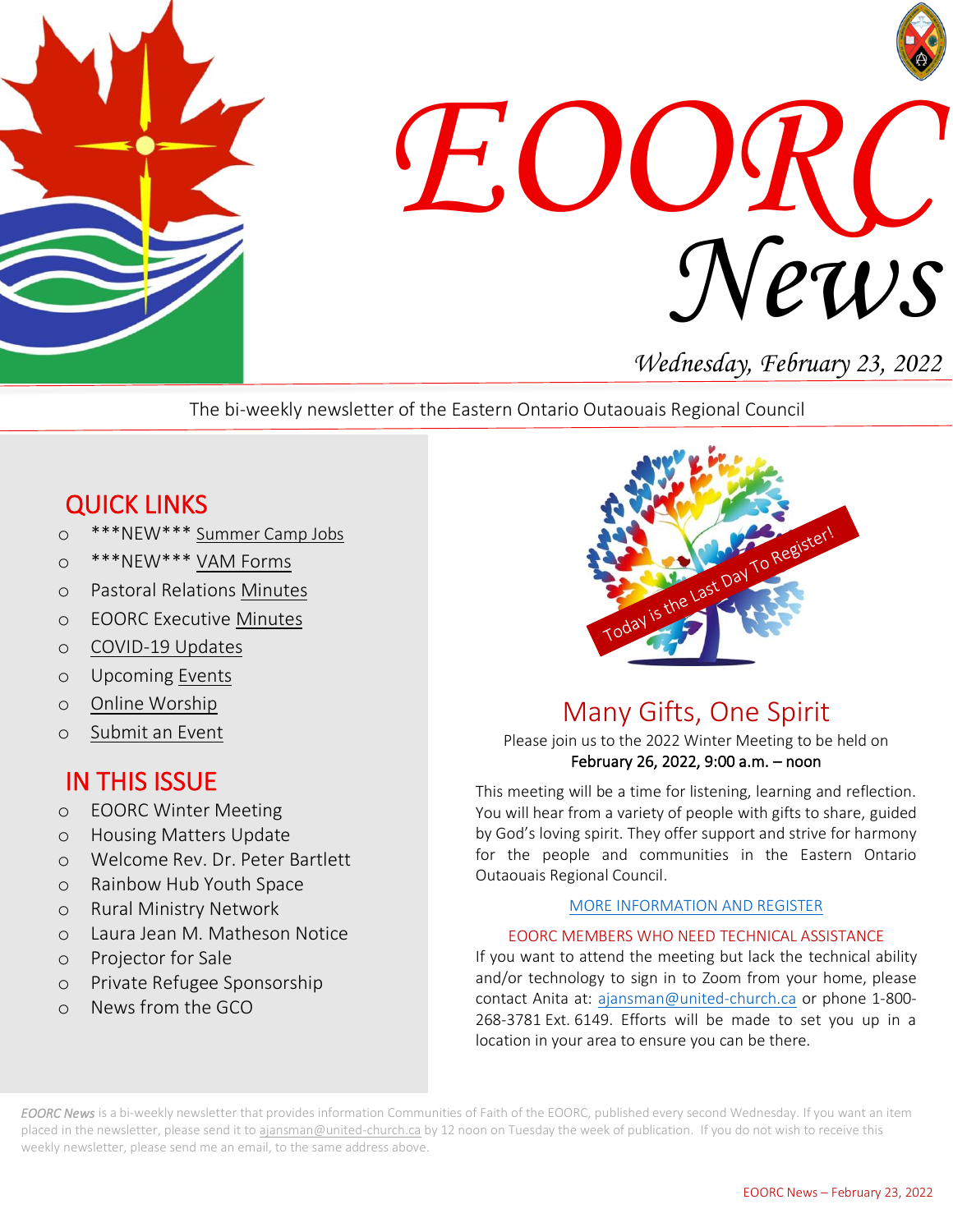

Doing Ministry Differently!

## **SAVE THE DATE!**

The newly launched Housing Matters Network invites you to participate in our first, EOORC-wide, conversation about housing.

Join us to engage with, be inspired by, and share the ways ministry is and can be making a difference in our communities when it comes to Housing Matters!

Please plan to attend one of the two sessions being offered:

Thursday, March 17th, 2022 (7:00 to 8:30pm) OR Wednesday, March 23rd, 2022 (4:30 to 6:00pm)

Registration will open Thursday, March 3rd Watch the newsletter or the EOORC Events webpage for further details!



#### Welcome Rev. Dr. Peter Bartlett

Rev. Dr. Peter Bartlett has recently joined the EOORC as Minister supporting Visioning with Communities of Faith, Clusters and Social Justice and Outreach Networks. He replaces Jane Dawson, who has moved on to a position with the Pacific Mountain Regional Council.

Peter is an Ordained Minister in The United Church of Canada following a first career in the Canadian Armed Forces. He retired from the military in 2001 at the rank of Lieutenant-Colonel.

In his role with the EOORC, Peter will work with the Regional Visioning and Transformation Team, and together they will encourage and equip communities of faith, and groups with similar passions for social justice and outreach to envision creative possibilities for ministry. This includes exploring new partnerships through clustering and networking with local ministries and

community organizations and developing ecumenical and inter-faith relations, especially within local neighbourhoods. It also includes encouraging the use of technology for connections within and between clustering and networking organizations for workshops, study groups, social gatherings, creative worship opportunities and so forth to cross invisible boundaries on the journey to becoming God's Beloved Community.

Peter will deliver the Theological Reflection at the [EOORC Winter Meeting](https://eoorc.ca/2022-eoorc-winter-meeting/) taking place this coming Saturday morning.

More information about Rev. Dr. Peter Bartlett and his contact information can be found [HERE.](https://eoorc.ca/about-us/staff/peter-bartlett/)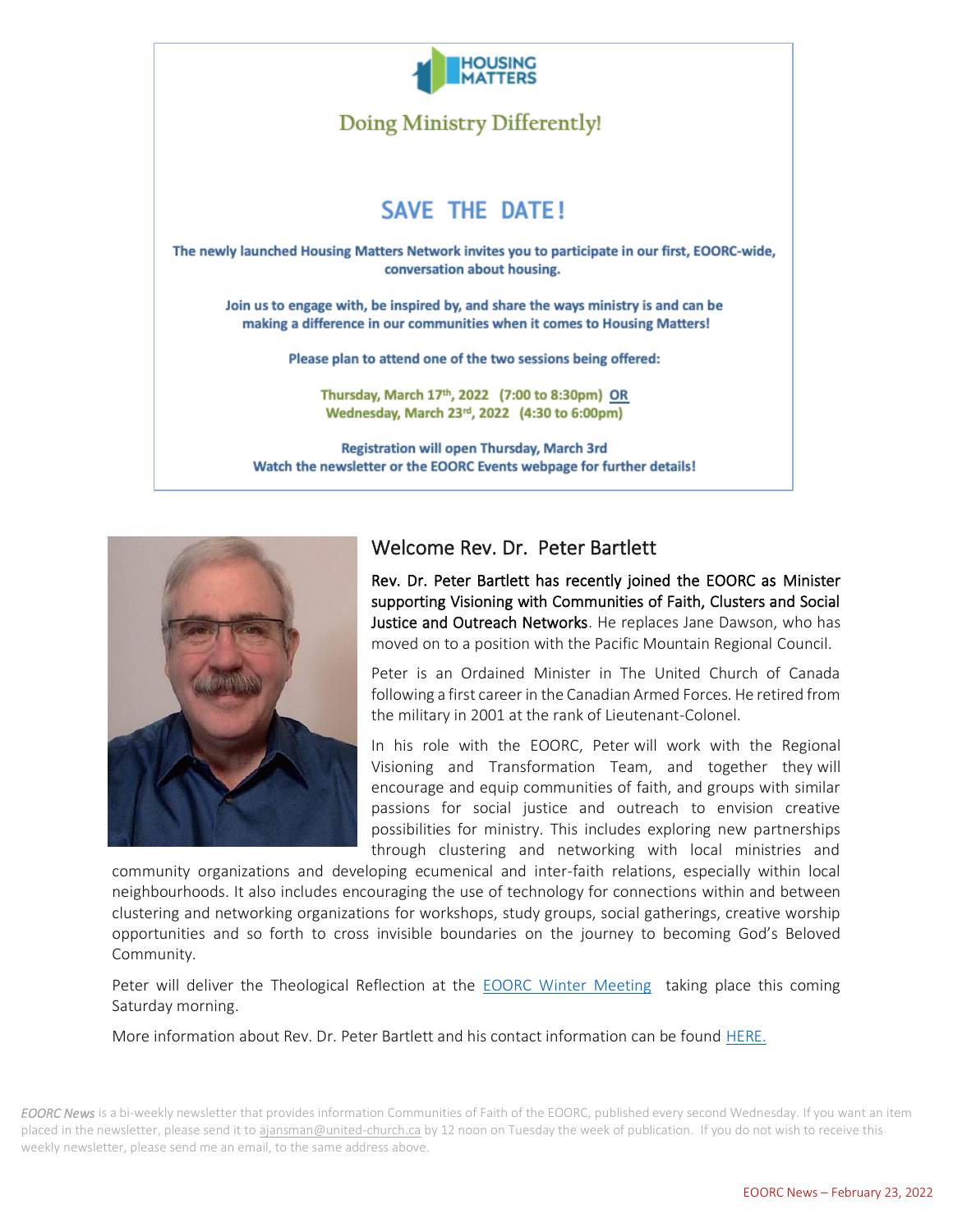# RAINBOV HUB. YOUTH **SPACE**

Monthly Social Group for LGBTQ2+ youth 12-18 years old

Emmanuel United Church is launching the Rainbow Youth Hub **March 4, 2022,** an initiative to support LGBTQ2+ youth ages 12- 18. Rainbow Youth Hub offers arts programming, mentorship, mental health resources and excellent snacks!! (3) Find out [more.](https://eoorc.ca/event/rainbow-youth-hub/)  $\overline{a}$ 



Laura Jean M. Matheson SSStJ, DCLJ, Past President and Honorary Member Royal Heraldry of Canada.

Passed away peacefully at Revera Alta Vista, Ottawa on Sunday, February 13, 2022 at the age of 97 years. [Read Full Obituary](https://ottawacitizen.remembering.ca/obituary/jean-matheson-1084445000)

ֺ֘



### **United Church Rural Ministry Network**

#### www.UCRMN.ca

"Connecting rural stories" with rural people across Canada"

Winter Newsletter of the United Church Rural Ministry Network is no[w available.](https://mailchi.mp/403cf9e6d554/summer-newsletter-from-ucrmn-11406678?e=e75cce5971)

> UCRMN Zoom Check-In Thursday, February 24, 2022 [More information](https://mailchi.mp/33be4dc5c49c/summer-newsletter-from-ucrmn-11416434?e=e75cce5971)





Orleans United Church is selling a projector. Due to very bright sanctuary, it was replaced with a brighter laser projector. Used an average of two hours a week. Totals hours on projector 1,600 hours. Existing bulbs with 298 hours. \$1,500.00 complete with standard lens and ceiling mount. For more information, contact David Patterson: [david.patterson@consultant.com](mailto:david.patterson@consultant.com)